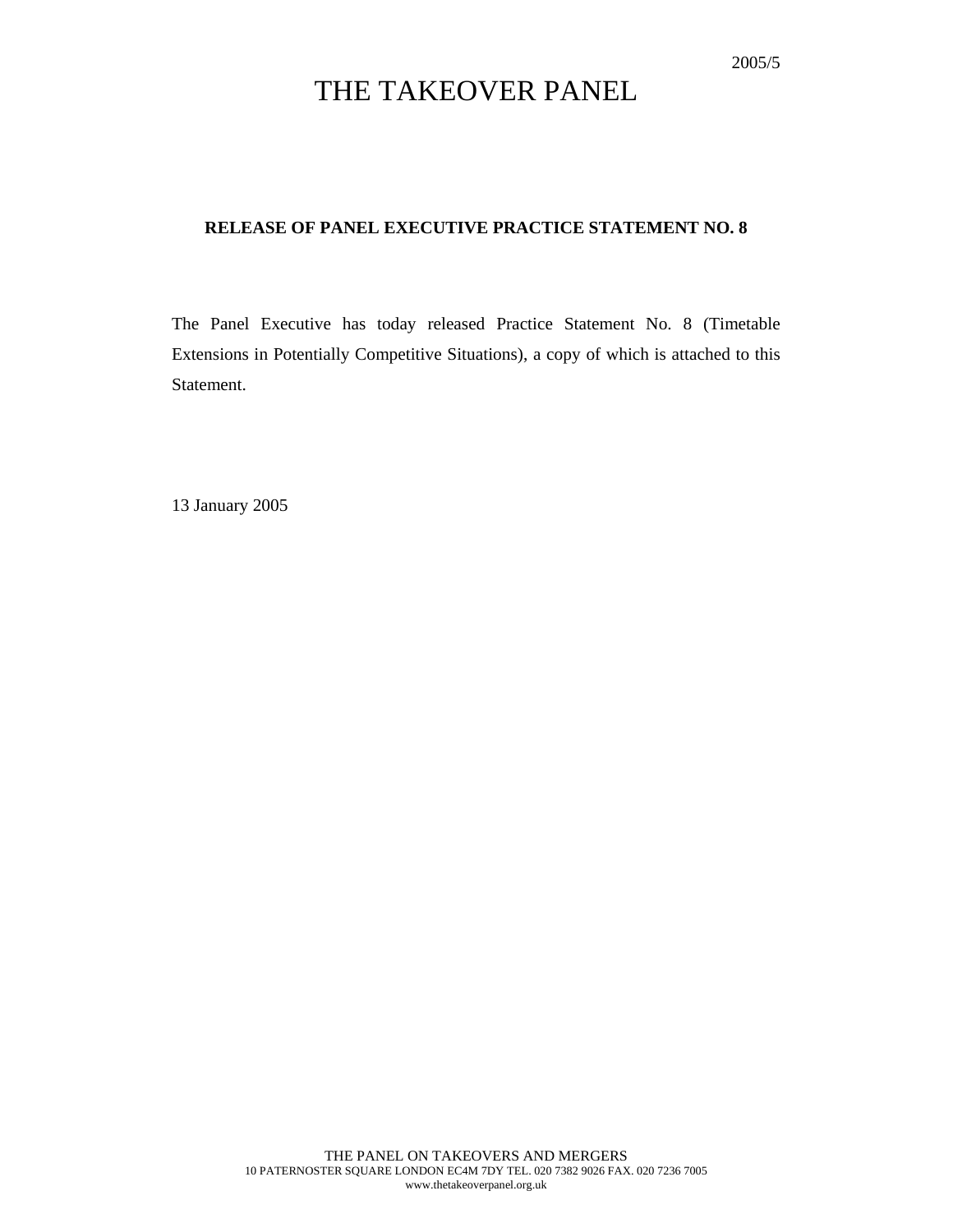## THE TAKEOVER PANEL

### **PRACTICE STATEMENT NO. 8**

### **TIMETABLE EXTENSIONS IN POTENTIALLY COMPETITIVE SITUATIONS**

From time to time, the Executive is consulted by an offeror in a potentially competitive situation about the possibility of it revising its offer in the 14 days ending on the last day on which the offer would otherwise be able to become unconditional as to acceptances.

Under Rule 31.6, except with the consent of the Panel, an offer may not become or be declared unconditional as to acceptances after midnight on the 60th day after the initial offer document was posted ("Day 60"). This Rule is designed to prevent an offeree company from being the subject of an extended siege, to the potential detriment of its business and, therefore, its shareholders. Rule 31.6 also provides that the Panel's consent to an extension to Day 60 will normally only be granted in certain specified circumstances, including where the board of the offeree company consents to the extension. Such consent indicates that, in the particular circumstances, the interests of offeree company shareholders are best served by permitting the continuation of the offer period.

Rule 32.1 provides that no revised offer document may be posted in the 14 days ending on the last day the offer is able to become unconditional as to acceptances. Therefore, absent an extension to Day 60 granted under Rule 31.6, an offeror cannot revise its offer after the 46th day following the posting of its initial offer document ("Day 46"). However, where Day 60 is extended, Day 46 will normally be extended to the same extent.

The Executive has been reviewing the application of Rules 31.6 and 32.1 to the situation where a potential competing offeror, which may or may not have announced